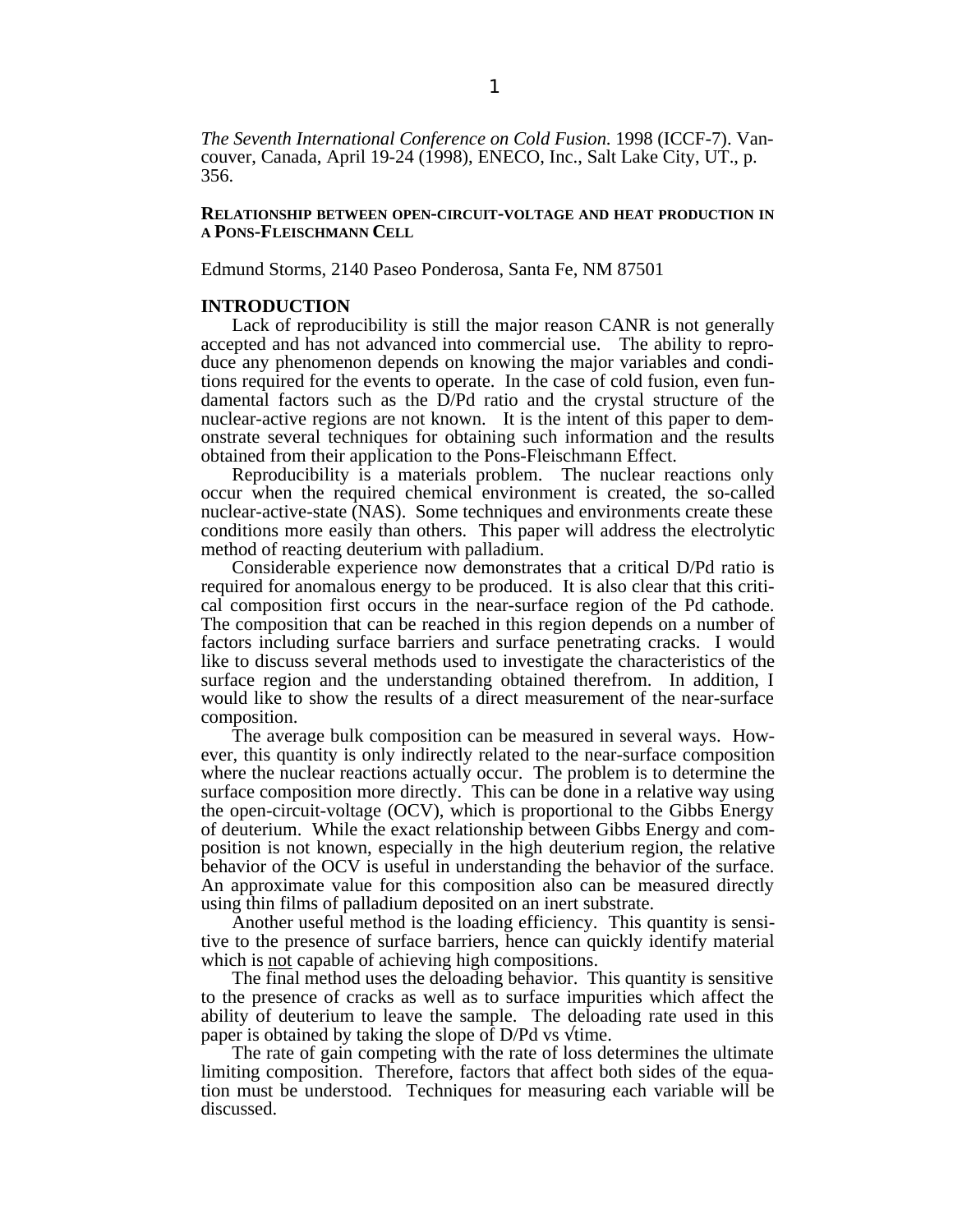This work is described in more detail in a paper soon to be published in J. Alloys and Compounds.

#### **APPARATUS**

The samples are electrolyzed in a Pyrex cell (Fig. 1) held at constant temperature by a surrounding jacket through which water flows from a constant-temperature bath. The OCV is measured between the cathode and an external platinum metal gauze, through a Luggin capillary terminating within 1 mm of the surface. Even though the reference electrode is not bathed in hydrogen, it is sufficiently stable for the purpose of this study. A second capillary is located on the other side of the sample such that the average behavior of the cathode surface is measured. Measurements are made while the circuit is opened for 1 to 5 sec. The cell also contains a recombiner catalyst. Graphite impregnated with Pt is used as a catalyst when the



**FIGURE 1.** Cross-section of loading cell.

sample is large (1-2 g) and a heated Pt wire is used when vary small amounts (10-30 mg) of palladium are studied. The cell communicates with an oil reservoir which deposits oil onto a balance  $(\pm 0.01 \text{ g})$  as unrecombined oxygen builds up within the gas space. An oil weight of  $7650\pm25$  g is equivalent to 1 mol of deuterium loaded into the cathode. A small offset correction occurs because the oxygen and deuterium concentrations must reach a critical value before the recombining rate equals the production rate. For large samples, the D/Pd ratio is based on the oil displacement measurement during the run, corrected by the weight gain after the run. In such cases, the cathode was a palladium plate having dimensions of 2 cm x 1 cm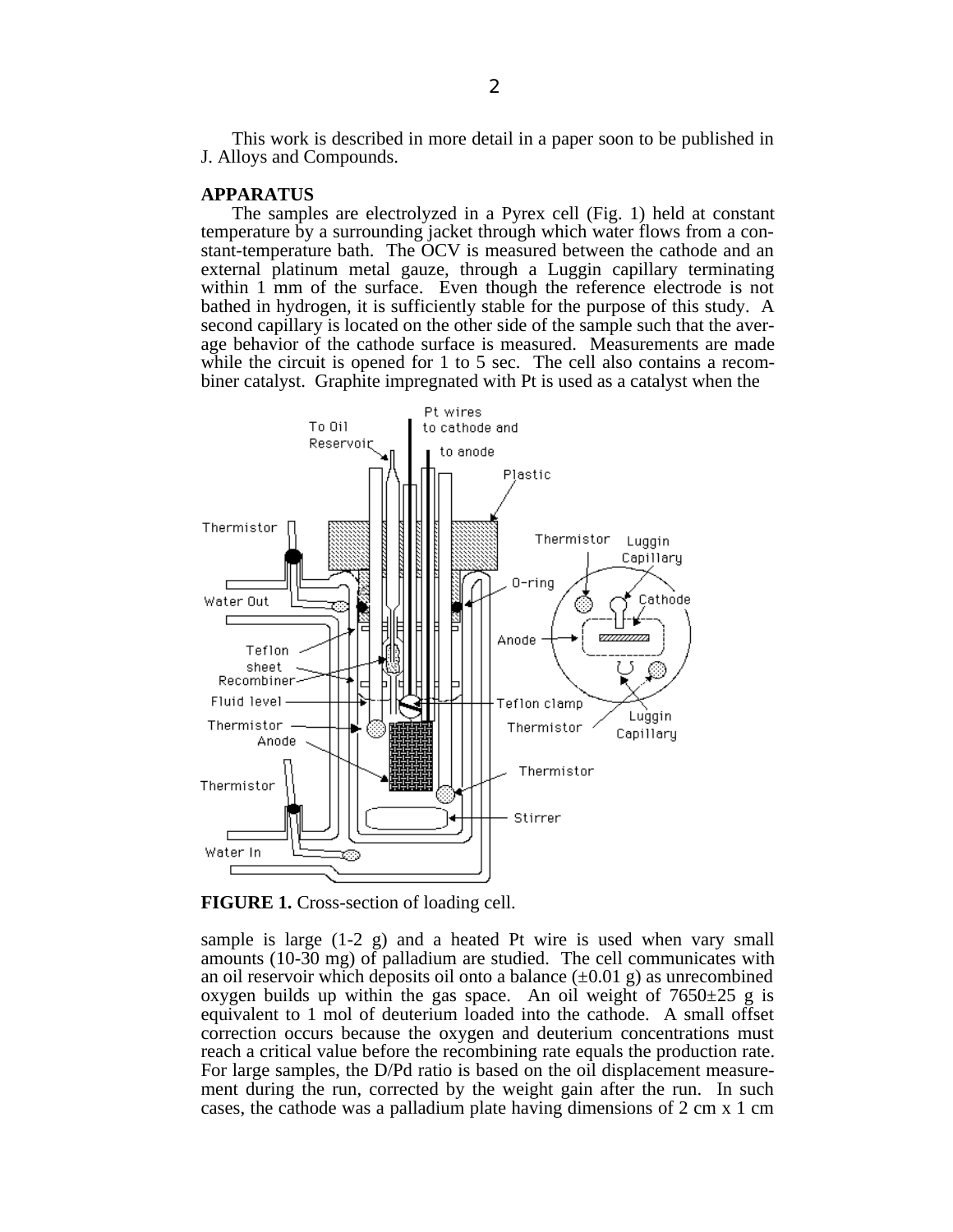x 0.1 cm. For the plated palladium weighing approximately 10 mg, the oil system was calibrated using a clean Pt electrode before the sample was studied. All data are taken by computer using Labview.

### **RESULTS**

### Loading Efficiency

The loading efficiency is the ratio of deuterium atoms dissolved in the palladium to the number of atoms presented to the surface by the current. This ratio is determined at 5 minute intervals. Figure 2 shows the loading behavior of a Pd plate as delivered and after Aqua Regia treatment. Removal



**FIGURE 2.** Typical loading efficiency behavior is shown for two surfaces.

of the surface barriers clearly improves the loading efficiency. Loading efficiency increases as the current is increase, at least up to 50 mA/cm<sup>2</sup> (Fig. 3). However, this is not the only factor. Once the steady-state composition has been reached, continued application of current causes the average composition to gradually increase. The limiting value depends on applied current (Fig.4), temperature (Fig.5), and the nature of the palladium. The nature of the palladium changes with time as impurities are deposited and as composition-induced stress is relieved.

# Open-Circuit-Voltage

During loading, the OCV changes in ways that are consistent with the phase relationship (Fig. 6). If the loading rate is sufficiently small, the surface remains in equilibrium with the interior and shows a constant value within the two-phase region. As the applied current is increased, concentration gradients are introduced which modify this ideal behavior. Upon deloading, the OCV shows the reverse behavior and returns to near zero after all deuterium is lost, as shown in Fig. 7. This behavior shows that the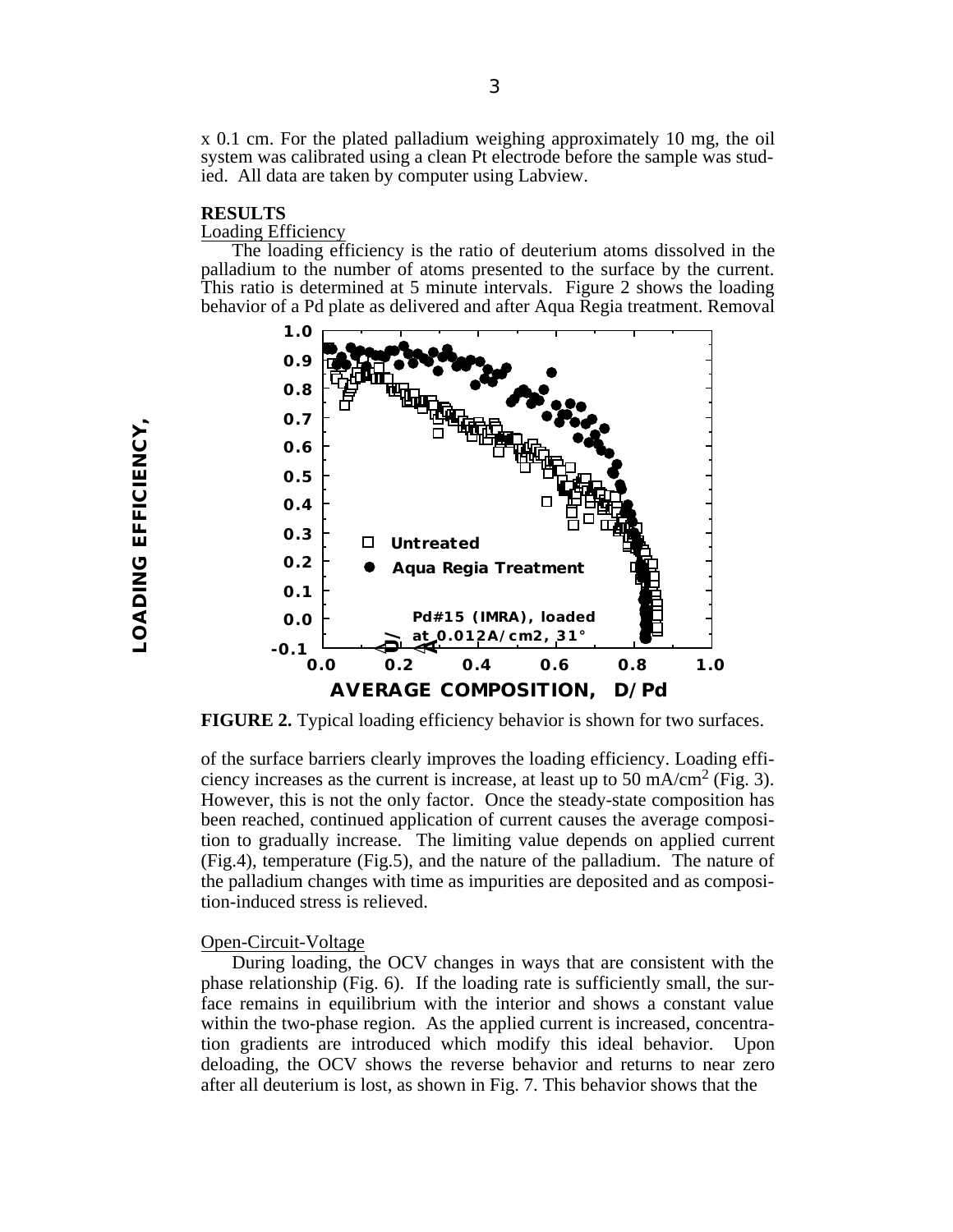

**FIGURE 4.** Effect of applied current on composition limit. The temperature of the electrolyte is shown as °C.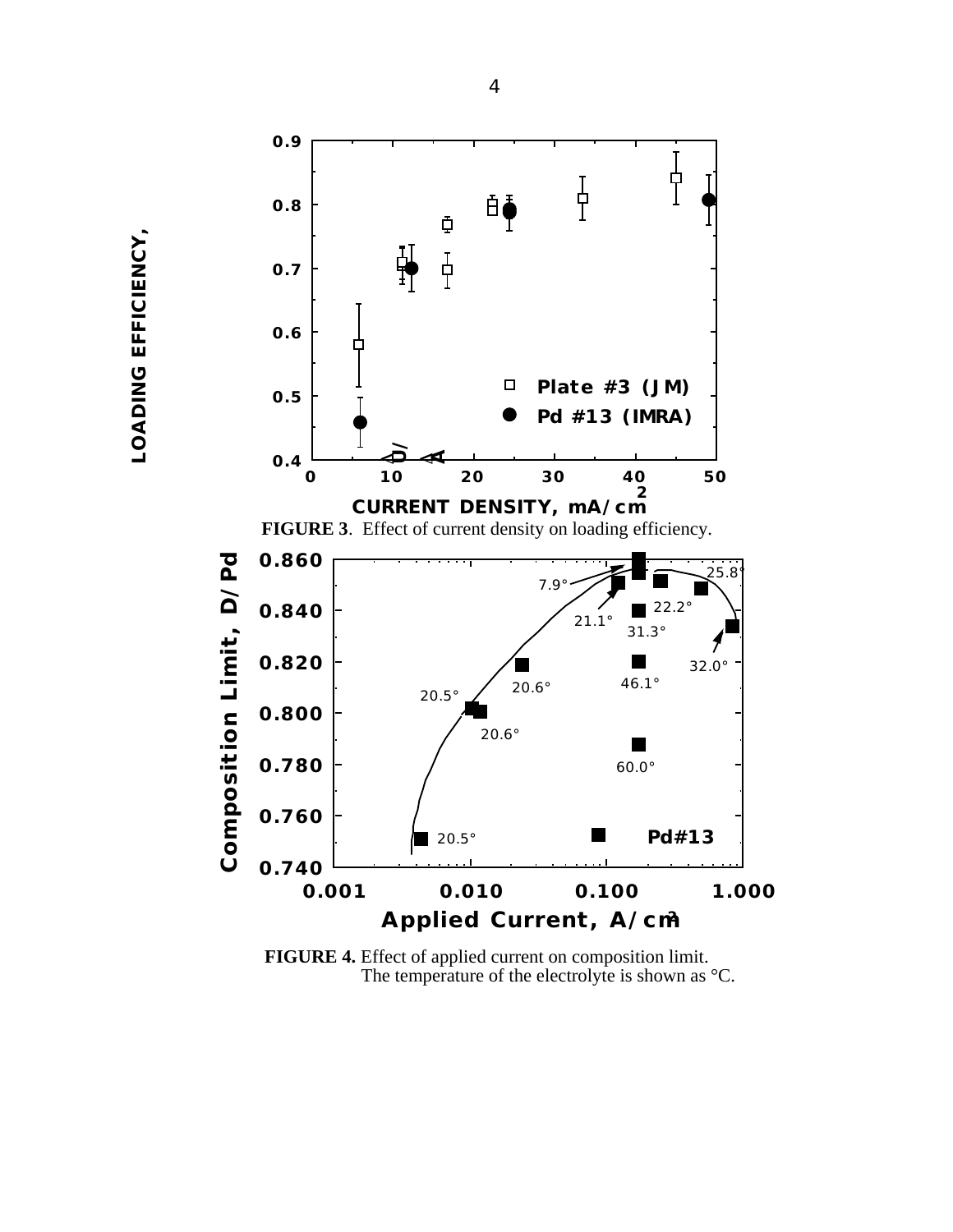

**FIGURE 5.** Effect of temperature on the composition limit.



**-OPEN CIRCUIT VOLTAGE**

-OPEN CIRCUIT VOLTAGE

**FIGURE 6.** Behavior of OCV during loading at various currents.

OCV is being influenced by composition in a very direct way, hence can be used to understand composition changes at the surface.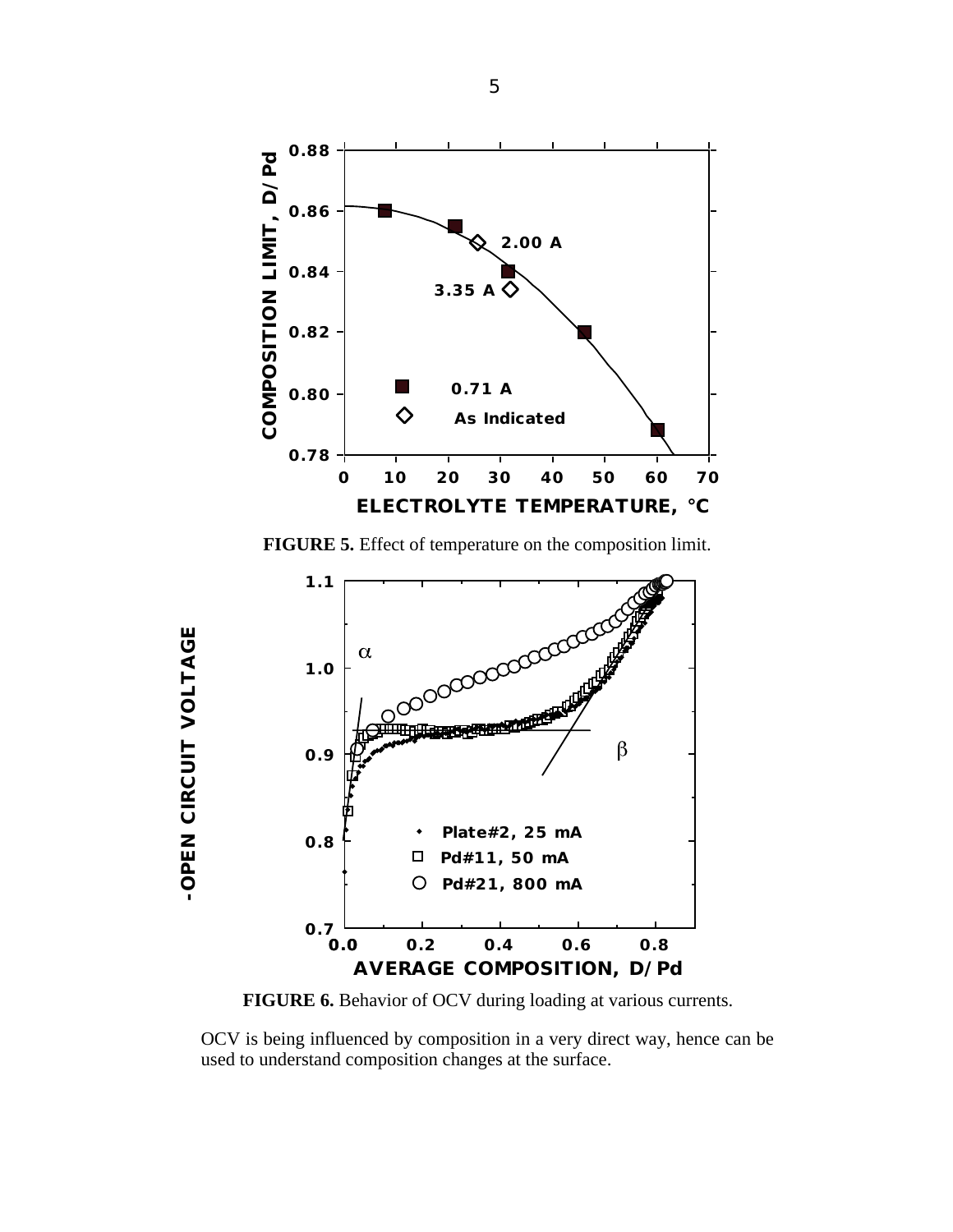

**FIGURE 7.** Behavior of OCV during deloading of Pd plated on Pt.

# Deloading

Deloading follows a relationship regardless of whether it occurs in air, acetone (Fig. 8) or within the cell (Fig. 9). The slope of the initial rate when



**FIGURE 8.** Change in average composition during deloading in air and in acetone.

**-OPEN-CIRCUIT-VOLTAGE**

-OPEN-CIRCUIT-VOLTAGE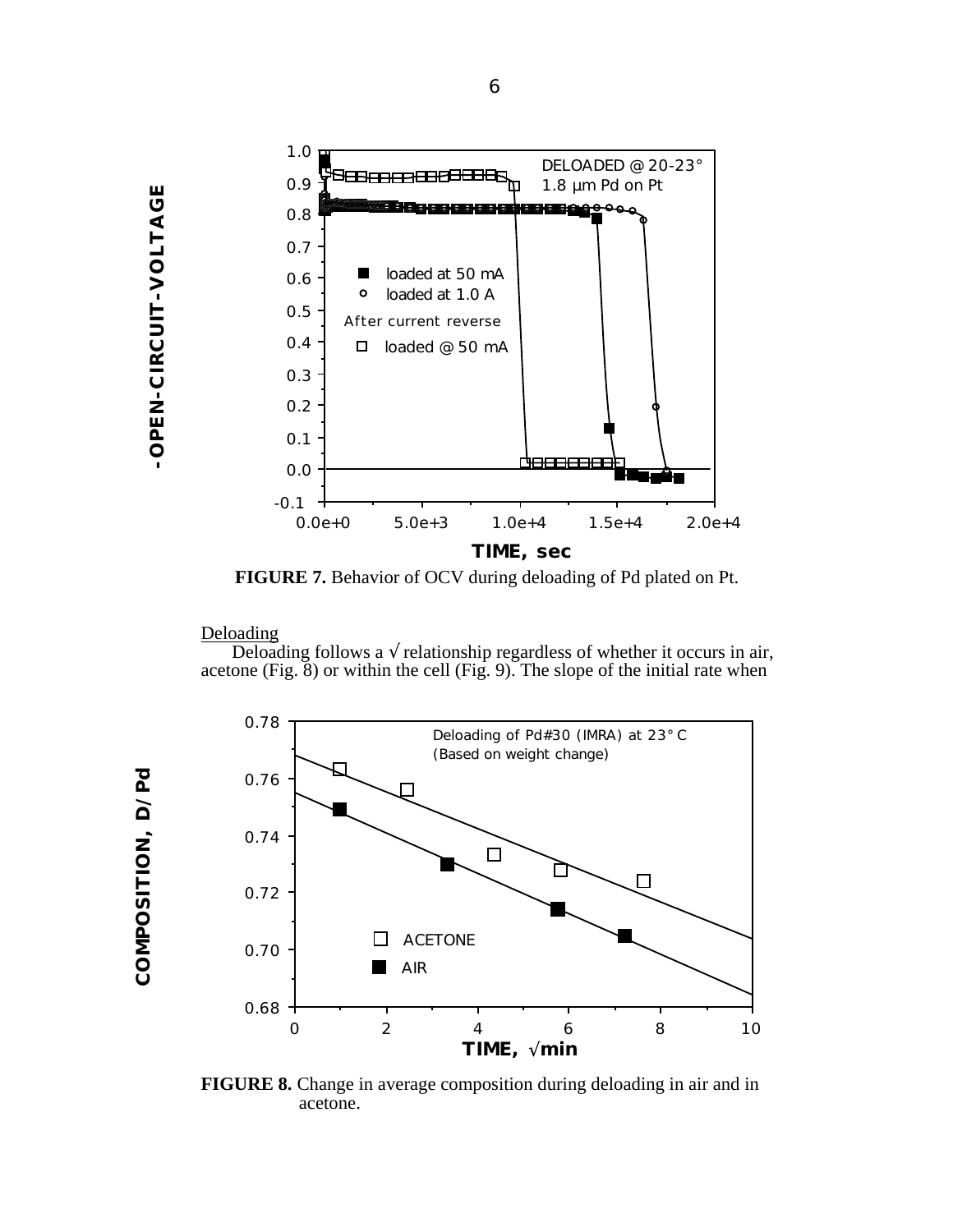

**FIGURE 9.** Change in average composition during deloading within the cell. The initial delay in composition change is caused by a delay in the oil system.

plotted as a function of limiting composition shows that most samples lose D at a rate which is consistent with the gas pressure within open spaces, if the concentration gradient caused by diffusion to the cracks is taken into account (Fig. 10). Occasionally, a few samples show a much smaller loss rate than expected from the limiting composition. These are the samples having the potential for making excess energy. Many samples have an initial deloading rate equal to the rate of applied deuterium produced by the current. In other words, every available  $D^+$  diffuses into the sample and is lost as  $D_2$  gas from the same cracks that allow loss once the current is stopped.

#### Surface Composition

Oil displacement was measured for pure Pt as shown in Fig. 11. The displacement of the extrapolated curve from zero is proposed to be caused by deuterium which is taken up by the platinum surface. Increased displacement as current is increased is caused by the need for a higher deuterium concentration within the gas to allow catalytic recombination to equal the increased  $D_2+O_2$  production rate. The amount of displacement produced by the platinum cathode was subtracted from the displacement produced by the electroplated sample to calculate the amount of deuterium taken up by the Pd layer The calculated D/Pd ratios for the various studies are shown in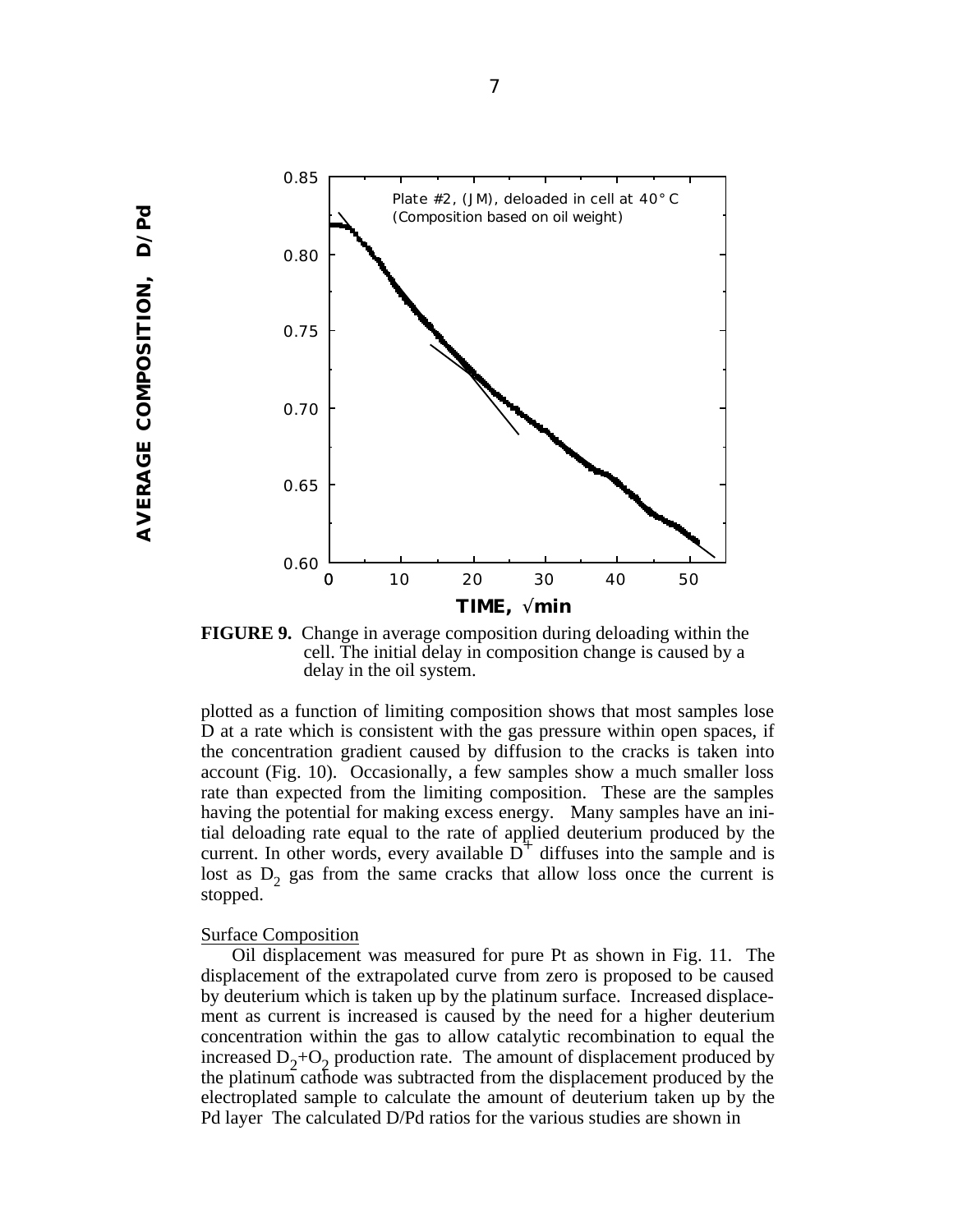

**FIGURE 10.** Comparison between deloading rate and the  $D_2$  pressure within cracks.



**FIGURE 11**. Oil displacement produced by pure Pt and by Pd plated on Pt. The calculated D/Pd ratios are shown for the Pd sample.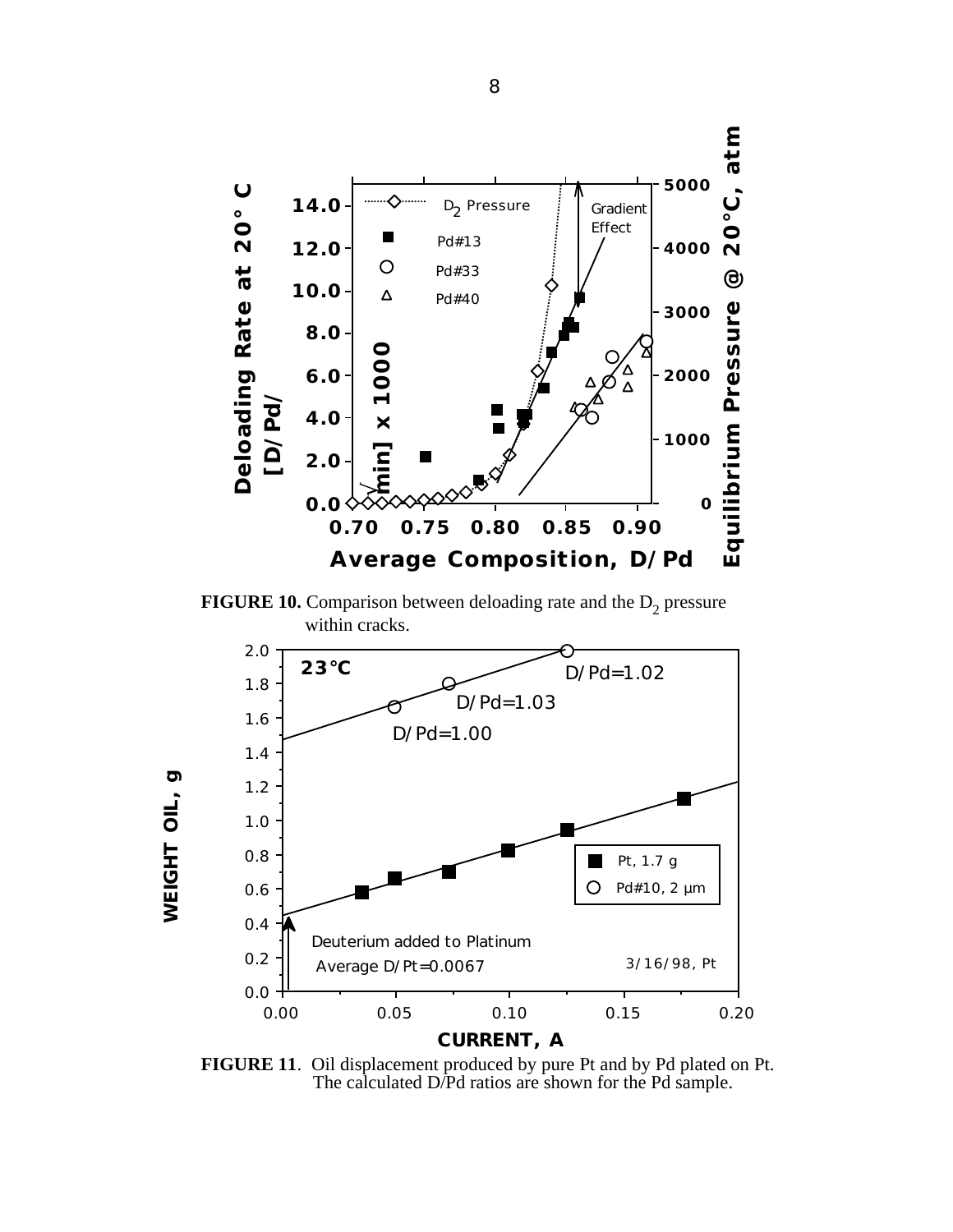Fig. 12. This 2 µm sample was able to achieve an average composition of  $D/Pd = 1.5$  on one occasion. Under equivalent conditions, a 50  $\mu$ m foil and a 1 mm thick plate were able to reach approximately  $D/Pd = 0.86$ . The OCV of the 2 µm sample was only 0.8 V which indicates that its surface was still too low in composition to initiate a nuclear reaction. Therefore, the necessary surface composition for a nuclear reaction is in excess of 1.5, a value which is achieved only occasionally.



**FIGURE 12**. The effect of current density on the loading behavior of palladium. Cathode temperatures are shown.

#### **CONCLUSIONS**

The first problem is to find simple methods to identify palladium that is capable of achieving a high surface composition. Once such methods are available, acquiring active palladium by sorting through available palladium or by modifying production methods will become practical.

The OCV, loading efficiency, and deloading rate are powerful tools for studying the behavior of palladium. Material having a good chance of making excess energy will have (1) a OCV well above -1.06 V (relative to Pt), (2) a loading efficiency near 100% until the sample converts completely to the -phase, and (3) a deloading rate that is low compared to normal palladium at the same composition.

This and other studies indicate that essentially all deuterium presented to a clean Pd surface will be taken up by the metal, even after the composition has become constant. As the composition increases, causing an increase in the gas pressure within cracks, an increasing fraction of the applied deuterium will leave the sample as gas through surface-penetrating cracks. This process creates a concentration gradient between the surface and the bulk. Gradually, as impurities deposit on the surface of crack-free material, this gradient becomes larger until the surface acquires conditions required for energy production. Samples having a high crack concentration will not achieve this condition.